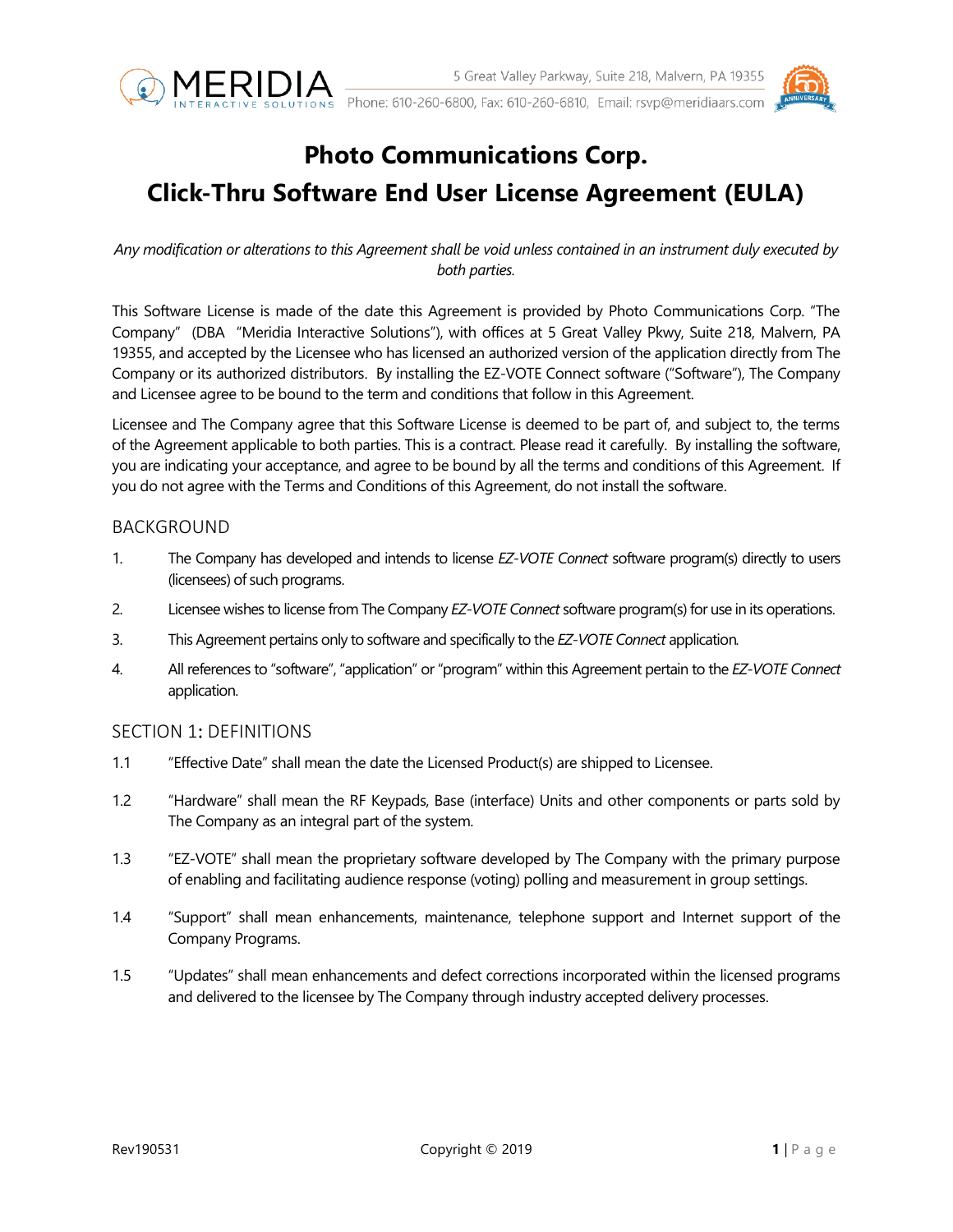

Phone: 610-260-6800, Fax: 610-260-6810, Email: rsvp@meridiaars.com



#### SECTION 2: LICENSE GRANT AND OWNERSHIP

- 2.1 The Company hereby grants to Licensee a perpetual, non-exclusive, non-transferable license of *EZ-VOTE*  software for Licensee's use in connection with the establishment, use, maintenance and modification of the system implemented by The Company. *Software* shall mean executable object code of software programs and the patches, scripts, modifications, enhancements, designs, concepts or other materials that constitute the software programs necessary for the proper function and operation of the system as delivered by The Company and accepted by the Licensee.
- 2.2 Except as expressly set forth in this paragraph, The Company shall at all times own all intellectual property rights in the software. Any and all licenses, product warranties or service contracts provided by third parties in connection with any software, hardware or other software or services provided in the system shall be delivered to Licensee for the sole benefit of Licensee.
- 2.3 This license is granted for the use of the software with the Company's hardware and no other hardware that is or may come available from other manufacturers or vendors.

#### SECTION 3: SOFTWARE LICENSE

- 3.1 The individual accepting the terms and conditions of this Agreement is authorized by Licensee to enter into and execute this Agreement on Licensee's behalf.
- 3.2 The Company shall provide a replacement copy of The Company Programs if Licensee loses or damages such and requests such replacement copy. The Company shall invoice Licensee for the related media, shipping and handling costs.
- 3.3 The Company shall provide Updates (the nature of and timing at the discretion of The Company) and Support, accompanied by documentation, which describes the nature of the Updates and Support and instructions for licensee on how to incorporate them into the licensed product. Licensee shall be responsible for incorporating such Updates and Support into the Licensed Product.
- 3.4 MS PowerPoint<sup>®</sup> is a registered trademark and licensed application from the Microsoft Corporation. No support or ancillary activities (including program updates) will fall under The Company's obligations under the terms of this Agreement as it pertains to the performance of MS PowerPoint®.

#### SECTION 4: COPIES, MODIFICATION, AND USE

- 4.1 Licensee may make copies of the software for archival purposes and as required for modifications to the system. All copies and distribution of the software shall remain within the direct control of Licensee and its representatives.
- 4.2 Licensee may not make modifications to the source code version of the software. In no way does this Software License confer any right in Licensee to license, sublicense, sell, or otherwise authorize the use of the software, whether in executable form, source code or otherwise, by any third parties, except in connection with the use of the system as part of Licensee's business.
- 4.3 All express or implied warranties relating to the software shall be deemed null and void in case of any modification to the software made by any party other than The Company.
- 4.4 The Licensee affirms that the Software (and hardware purchase from the Company) will be used for internal corporate purposes only. The Licensee shall not incorporate, or in any way, use the software to provide Audience Response Services for any other commercial purpose or activity without the express written consent of the Company. You may not reverse engineer, decompile, disassemble or otherwise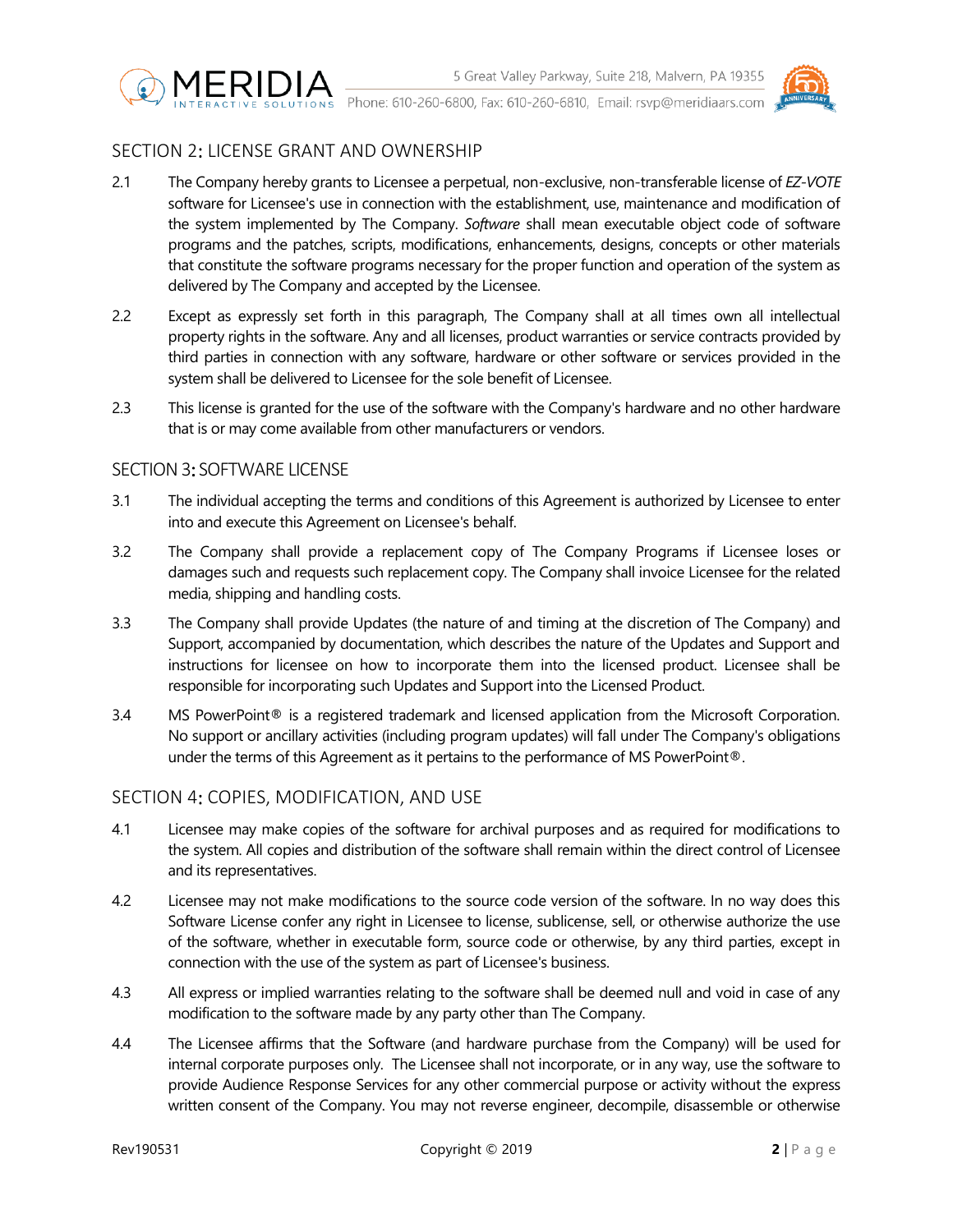

Phone: 610-260-6800, Fax: 610-260-6810, Email: rsvp@meridiaars.com



attempt to discover the source code of the software. Trademarks shall be used in accordance with accepted trademark practice, including identification of trademark owners' names.

4.5 The software and any copies that you make are owned by The Company and its structure, organization and code are valuable trade secrets of Meridia. The software is also protected by United States Copyright Law and International Treaty provisions.

#### SECTION 5: WARRANTIES AND REPRESENTATIONS

The Company represents and warrants to Licensee that:

5.1 It has all necessary rights and authority to execute and deliver this Software License and perform its obligations hereunder and to grant the rights granted under this Software License to Licensee;

The software, as delivered as part of the system, will not infringe or otherwise violate the rights of any third party, or violate any applicable law, rule or regulation.

- 5.2 The Company further represents and warrants that, the executable object code of software and the system will perform substantially in accordance with - the EZ-VOTE User's Guide. *No warranty of any type or nature is provided for the source code version of the software which is delivered as is***.**
- 5.3 All warranties will become void or invalid in instances where the software (source code) has been modified by the Licensee (or its agents, vendors) or used in manner that the software was not intended for in the opinion of The Company.

## 5.4 *Except as expressly stated in this Agreement, there are no warranties, express or implied, including, but not limited to, the implied warranties of fitness for a particular purpose, of merchantability, or warranty of no infringement of third party intellectual property rights.*

5.5 In no event shall either party have any liability with respect to its obligations hereunder for consequential, exemplary, punitive or incidental damages. The Company liability in tort or contract shall be limited to the fees paid by the Licensee to license the application. It is the Licensees responsibility to test the software and hardware prior to being used in any live meeting or event. Testing also includes evaluation of physical environment that the live meeting or event will be conducted in order to determine if there are any factors that may affect the performance of the system. In no event shall the Company be liable (or accountable) for failure to perform to the Licensee's expectations when the system is operated in, or outside of, the Licensee's environment(s).

## SECTION 6: INDEMNIFICATION

- 6.1 The Company hereby indemnifies and shall defend and hold harmless Licensee, its parent companies and its and their subsidiaries, affiliates, officers, directors, employees, agents and subcontractors from and against all liability, damages, loss, cost or expense, including but not limited to reasonable attorneys' fees and expenses, arising out of or in connection with any breach or alleged breach of the Agreement or any third party claims that the software or system here provided by The Company infringes or otherwise violates any rights of any such third party.
- 6.2 Licensee hereby indemnifies and shall defend and hold harmless The Company, its and their subsidiaries, affiliates, officers, directors, employees, agents and subcontractors from and against all liability, damages, loss, cost or expense, including but not limited to reasonable attorneys' fees and expenses, arising out of or in connection with any third party claims that Licensee's use of the software in contravention of the grant of rights infringes or otherwise violates any rights of any such third party.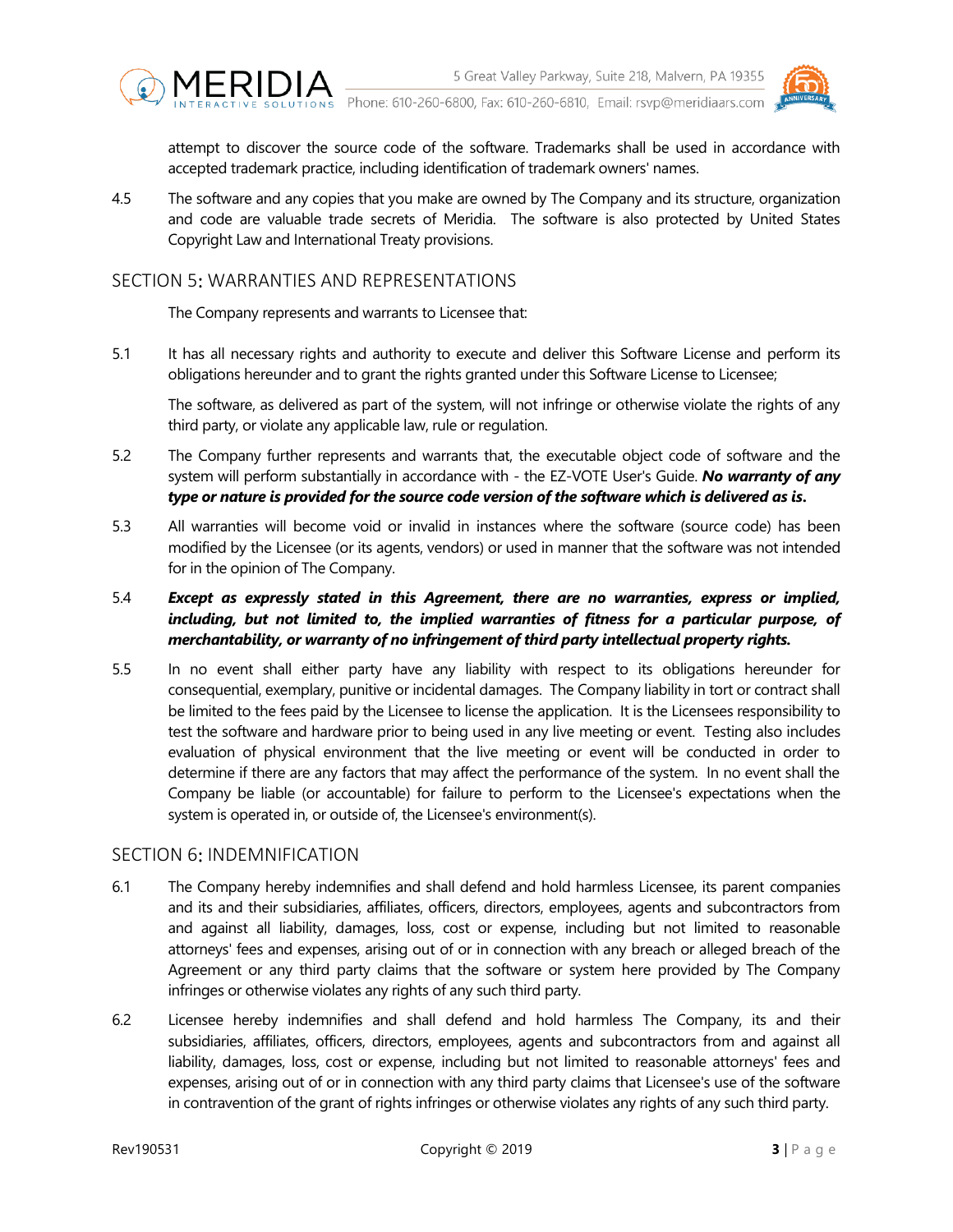

s Phone: 610-260-6800, Fax: 610-260-6810, Email: rsvp@meridiaars.com



6.3 Upon the assertion of any claim or the commencement of any suit or proceeding against an indemnitee by any third party that may give rise to liability of an indemnitor hereunder, the indemnitee shall promptly notify the indemnitor of the existence of such a claim and shall give the indemnitor reasonable opportunity to defend and to settle the claim at its own expense and with counsel of its own selection. The indemnitee shall cooperate with the indemnitor, shall at all times have the right full to participate in such a defense at its own expense and shall not be obligated, against its consent, to participate in any settlement which it reasonably believes would have an adverse effect on its business.

#### SECTION 7: ASSIGNMENTS

7.1 Licensee shall not assign this Agreement or the Licensed Product(s) without The Company's prior written consent. Such consent shall not be required if assignment is to a Parent Company, Subsidiary Company, Affiliate, or to an entity that is not a competitor of The Company that acquires all of, or substantially all of, Licensee's business or to an entity that is not a competitor of The Company whose business Licensee acquires all of, or substantially all of, provided that Licensee is not in breach of this Agreement and the Licensed Product(s) are not moved to new Hardware and Licensee promptly notifies The Company in writing after such assignment. If The Company assigns the Licensed Product(s) or this Agreement, The Company shall promptly notify Licensee in writing after such assignment. The Licensed Product(s) shall not be made the subject of any leasing arrangement. Except as provided above, this Agreement shall be binding on, and inure to the benefit of, the heirs, successors and assigns of the parties to this Agreement.

## SECTION 8: GENERAL PROVISIONS

- 8.1 The Company is a Pennsylvania Corporation; therefore this Agreement shall be governed by and interpreted in accordance with the laws of the Commonwealth of Pennsylvania without regard to conflict of law provisions. This choice of law is made to ensure uniform procedures and interpretations for all of Photo Communication's licensees, no matter where they may be located or where they may use the licensed product(s).
- 8.2 The parties shall use reasonable efforts, including, without limitation, face-to-face negotiations, to resolve any differences arising between them as a result of this Agreement prior to exercising their respective rights at law or equity. No action, regardless of form, arising out of this Agreement shall be brought more than one (1) year after the cause of action accrued.
- 8.3 Products provided under this Agreement may be subject to U.S. and other government export control regulations. Licensee assures that it will comply with all applicable export laws and regulations related to the use, disclosure, export, or re-export of these Licensed Product(s).
- 8.4 The waiver or failure of a party to exercise any of its rights hereunder shall not be deemed a waiver of any future right regarding the same matter or any other matter.
- 8.5 If any provision of this Agreement is found to be invalid, illegal or unenforceable under any applicable statute or law, it is to that extent deemed to be omitted, and the remaining provisions of this Agreement shall not be affected in any way.
- 8.6 The Software and Documentation are "Commercial Items," as that term is defined at 48 C.F.R. §2.101, consisting of "Commercial Computer Software" and "Commercial Computer Software Documentation," as such terms are used in 48 C.F.R. §12.212 or 48 C.F.R. §227.7202, as applicable. Consistent with 48 C.F.R. §12.212 or 48 C.F.R. §§227.7202-1 through 227.7202-4, as applicable, the Commercial Computer Software and Commercial Computer Software Documentation are being licensed to U.S. Government